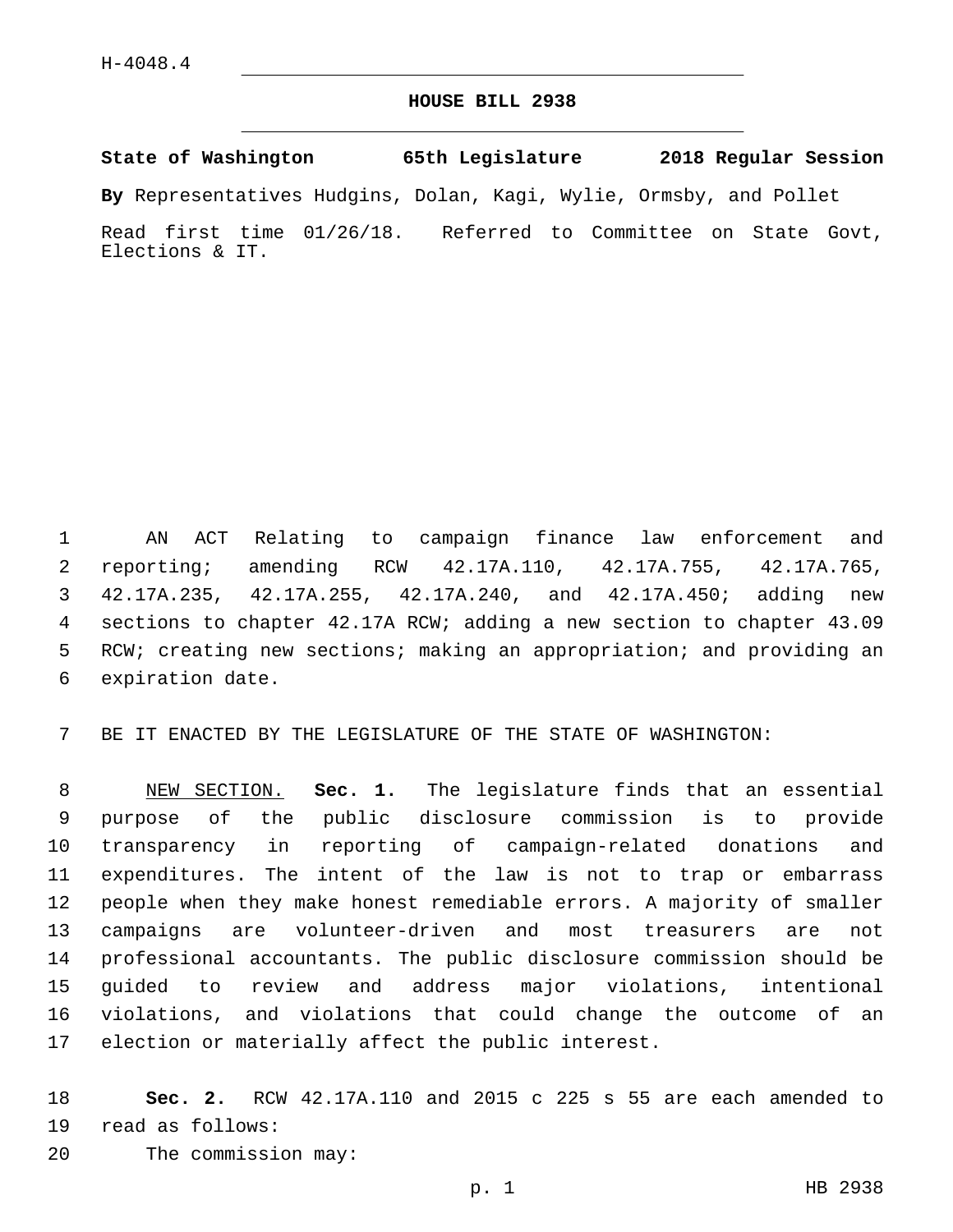(1) Adopt, amend, and rescind suitable administrative rules to carry out the policies and purposes of this chapter, which rules shall be adopted under chapter 34.05 RCW. Any rule relating to campaign finance, political advertising, or related forms that would otherwise take effect after June 30th of a general election year shall take effect no earlier than the day following the general 7 election in that year;

 (2) Appoint an executive director and set, within the limits established by the office of financial management under RCW 43.03.028, the executive director's compensation. The executive director shall perform such duties and have such powers as the commission may prescribe and delegate to implement and enforce this chapter efficiently and effectively. The commission shall not delegate its authority to adopt, amend, or rescind rules nor may it 15 delegate authority to determine ((whether)) that an actual violation of this chapter has occurred or to assess penalties for such violations. Any action taken by the commission or by the executive director or his or her staff, pursuant to delegated authority by the commission to resolve complaints or correct technical violations, constitutes state action for purposes of this chapter;

 (3) Prepare and publish reports and technical studies as in its judgment will tend to promote the purposes of this chapter, including reports and statistics concerning campaign financing, lobbying, financial interests of elected officials, and enforcement of this 25 chapter;

 (4) Conduct, as it deems appropriate, audits and field 27 investigations;

 (5) Make public the time and date of any formal hearing set to determine whether a violation has occurred, the question or questions 30 to be considered, and the results thereof;

 (6) Administer oaths and affirmations, issue subpoenas, and compel attendance, take evidence, and require the production of any records relevant to any investigation authorized under this chapter, 34 or any other proceeding under this chapter;

35 (7) Adopt a code of fair campaign practices;

 (8) Adopt rules relieving candidates or political committees of obligations to comply with the election campaign provisions of this chapter, if they have not received contributions nor made expenditures in connection with any election campaign of more than five thousand dollars; and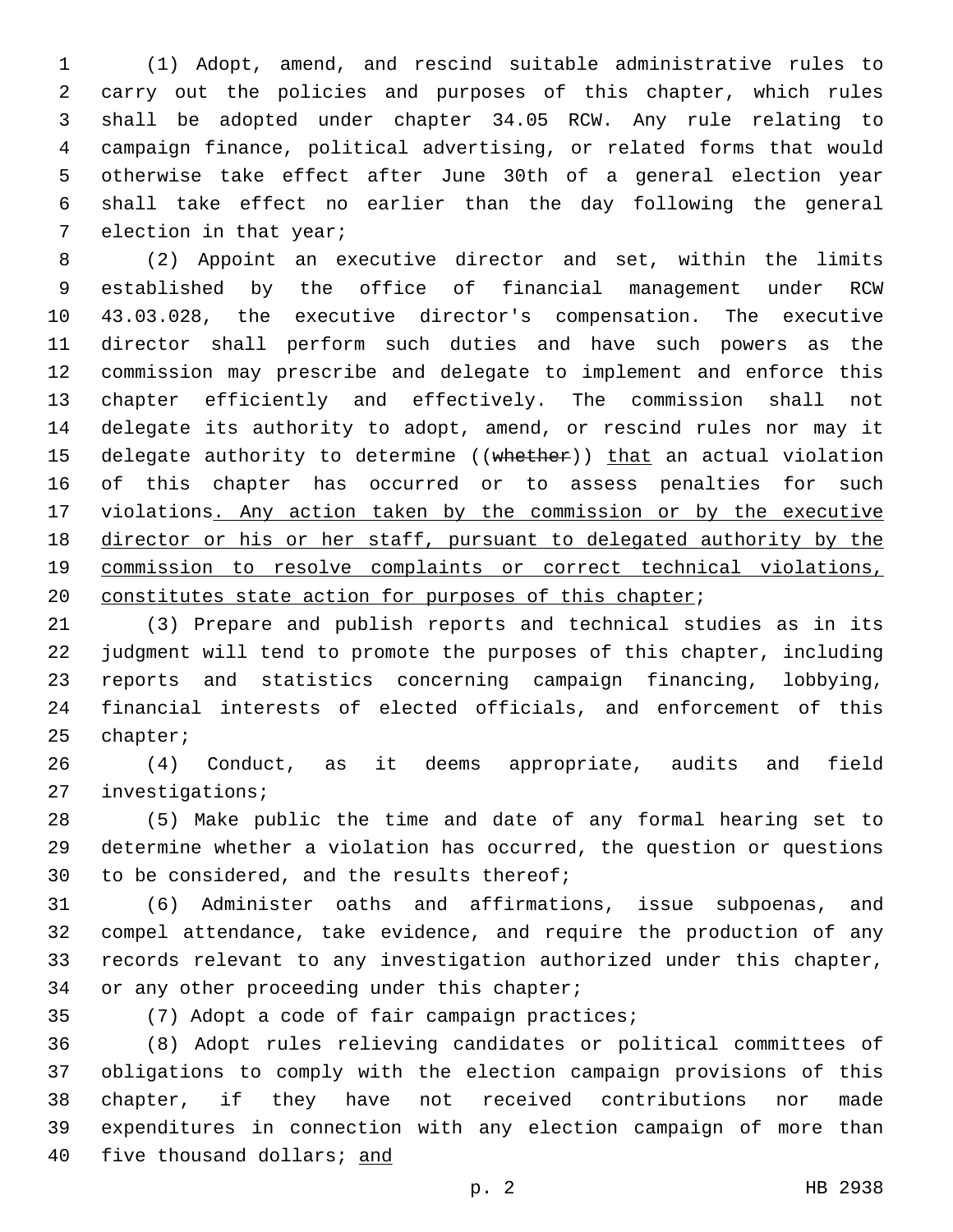(9) ((Adopt rules prescribing reasonable requirements for keeping accounts of, and reporting on a quarterly basis, costs incurred by state agencies, counties, cities, and other municipalities and political subdivisions in preparing, publishing, and distributing legislative information. For the purposes of this subsection, "legislative information" means books, pamphlets, reports, and other materials prepared, published, or distributed at substantial cost, a substantial purpose of which is to influence the passage or defeat of any legislation. The state auditor in his or her regular examination 10 of each agency under chapter 43.09 RCW shall review the rules, 11 accounts, and reports and make appropriate findings, comments, and 12 recommendations concerning those agencies; and

 $(10)$ ) Develop and provide to filers a system for certification of reports required under this chapter which are transmitted by facsimile or electronically to the commission. Implementation of the program is contingent on the availability of funds.

 **Sec. 3.** RCW 42.17A.755 and 2011 c 145 s 7 are each amended to 18 read as follows:

19 (1) The commission may  $((+a))$  determine whether an actual 20 violation of this chapter has occurred( $(\div)$ ) and ( $(\div)$ )) may issue and enforce an appropriate order following such a determination, or otherwise take action to resolve the matter as appropriate under the 23 circumstances.

 (2) ((The commission, in cases where it chooses to determine whether an actual violation has occurred, shall hold a hearing pursuant to the administrative procedure act, chapter 34.05 RCW, to make a determination. Any order that the commission issues under this 28 section shall be pursuant to such a hearing.)) If a complaint is filed with the commission or initiated by the commission, in determining whether an actual violation of this chapter has occurred, the commission may: (a) Dismiss the complaint or otherwise resolve the matter as

33 appropriate under the circumstances;

 (b) Initiate an investigation based on the alleged violation in the complaint; or

 (c) Refer the matter to the office of the attorney general or other enforcement agency as provided in RCW 42.17A.105.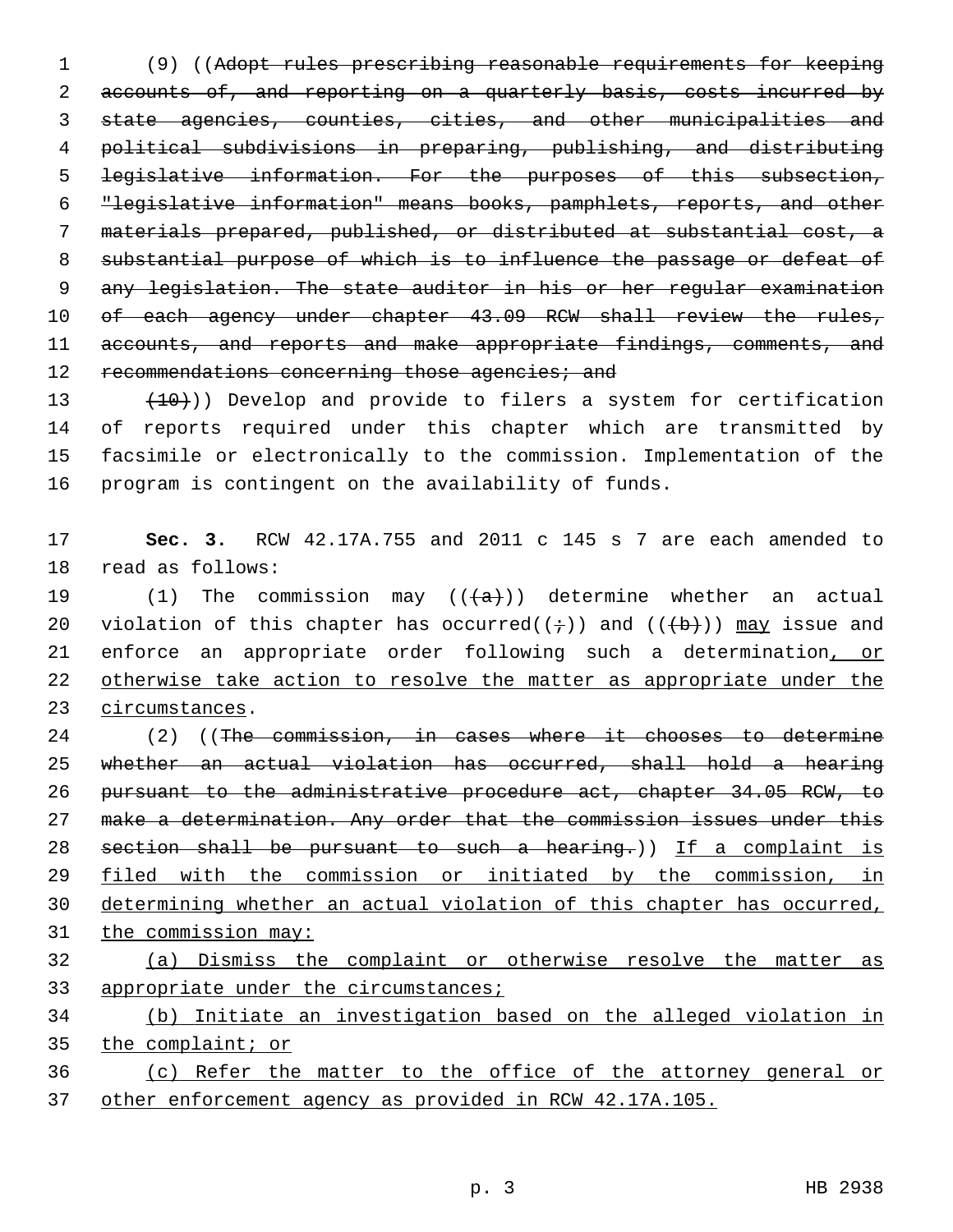(3) ((In lieu of holding a hearing or issuing an order under this section, the commission may refer the matter to the attorney general or other enforcement agency as provided in RCW 42.17A.105.

 (4))) The commission may issue orders for violations in accordance with this chapter. The person against whom an order is directed under this section shall be designated as the respondent. 7 The order may require the respondent to ((cease and desist from the activity that constitutes a violation and in addition, or 9 alternatively, may impose one or more of the remedies provided in RCW 42.17A.750(1) (b) through (e))) take remedial action to ensure 11 compliance with this chapter. The commission may assess a penalty in 12 an amount not to exceed (( $t$ en)) fifty thousand dollars per violation, unless the parties agree by stipulation to a higher amount. Any order that the commission issues under this section that imposes a financial penalty must be made pursuant to a hearing, held in 16 accordance with the administrative procedure act, chapter 34.05 RCW.

17 ( $(\frac{5}{1})$ ) (4) The commission has the authority to waive a (( $\frac{2}{1}$ ) penalty for a first-time violation. A second violation of the same 19 ((rule)) requirement by the same person or individual, regardless if the person or individual committed the violation for a different 21 political committee, shall result in a  $((fine))$  penalty. Succeeding 22 violations of the same ((rule)) requirement shall result in 23 successively increased ((fines)) penalties. The commission may suspend any portion of an assessed penalty contingent on future compliance with this chapter. The commission may create a schedule to enhance penalties based on repeat violations by the person.

 (( $(46)$ )) (5) An order issued by the commission under this section shall be subject to judicial review under the administrative procedure act, chapter 34.05 RCW. If the commission's order is not satisfied and no petition for review is filed within thirty days, the commission may petition a court of competent jurisdiction of any county in which a petition for review could be filed under that section, for an order of enforcement. Proceedings in connection with the commission's petition shall be in accordance with RCW 42.17A.760.

 NEW SECTION. **Sec. 4.** The legislature finds that campaign finance laws play an important role in the administration of fair elections in Washington state. In 1972, the citizens voted overwhelmingly to create an independent agency to serve as the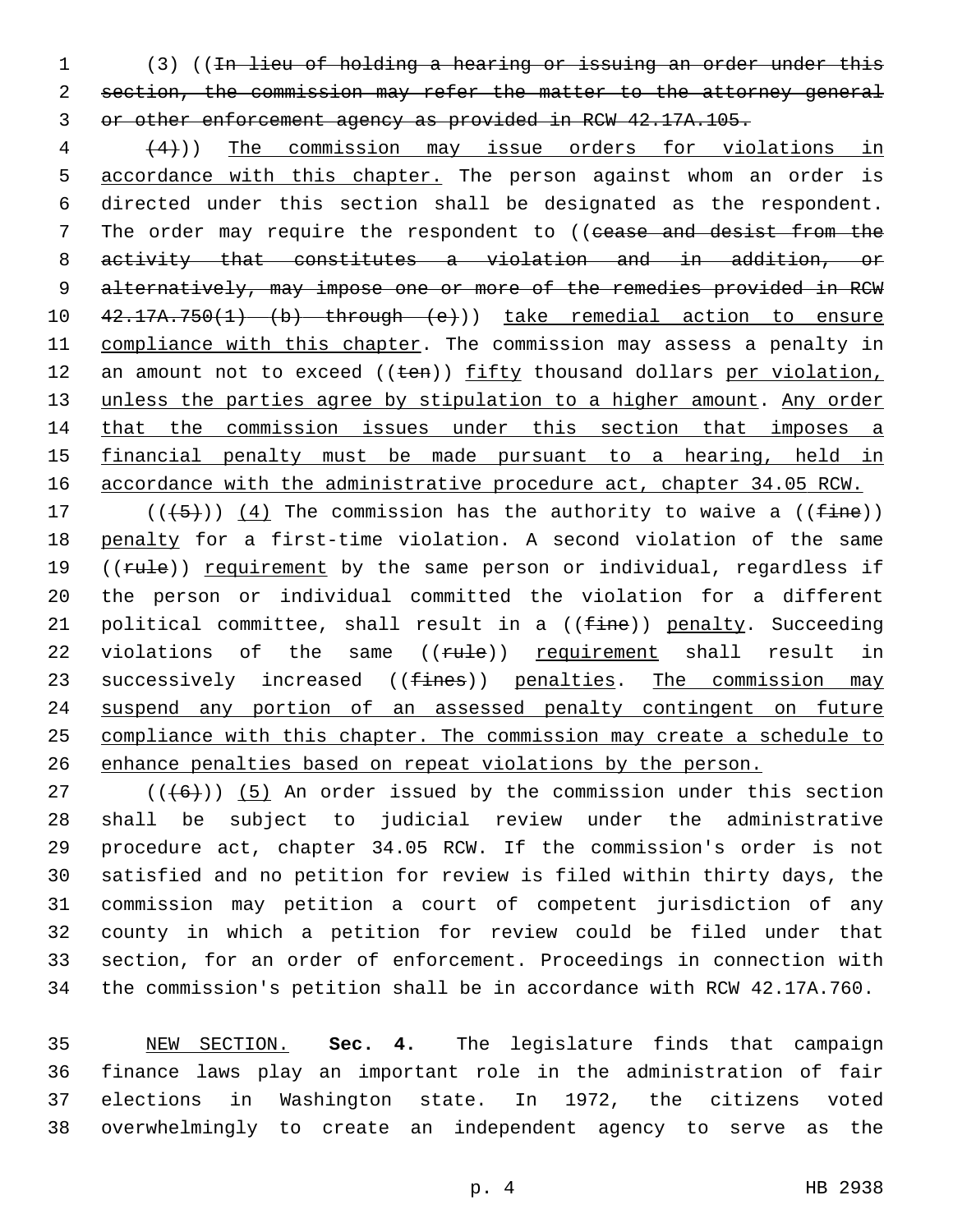state's primary body for overseeing compliance with and enforcement 2 of these laws.

 The legislature intends for the public disclosure commission to retain its authority to take action on behalf of the state and the state attorney general and county prosecuting attorneys to receive citizen complaints as defined herein in limited circumstances to supplement and enhance the authority vested in the public disclosure commission, or to provide an alternative in the event that the commission is unable to fulfill its responsibilities as mandated by 10 the voters.

 **Sec. 5.** RCW 42.17A.765 and 2010 c 204 s 1004 are each amended to 12 read as follows:

 $(1)(a)$  The attorney general and the prosecuting authorities of political subdivisions of this state may bring civil actions in the name of the state for any appropriate civil remedy, including but not limited to the special remedies provided in RCW 42.17A.750.

 (b) The attorney general and the prosecuting authorities of political subdivisions of this state may dismiss a complaint against 19 a candidate, pursuant to this section, at any time based on a remediable violation.

 (c) The attorney general and the prosecuting authorities of 22 political subdivisions of this state should use the enforcement powers in this section in a consistent manner that provides guidance 24 in complying with the provisions of this chapter to candidates, political committees, or other individuals subject to the regulations 26 of this chapter.

 (2) The attorney general and the prosecuting authorities of political subdivisions of this state may investigate or cause to be investigated the activities of any person who there is reason to believe is or has been acting in violation of this chapter, and may require any such person or any other person reasonably believed to have information concerning the activities of such person to appear at a time and place designated in the county in which such person resides or is found, to give such information under oath and to produce all accounts, bills, receipts, books, paper and documents which may be relevant or material to any investigation authorized 37 under this chapter.

 (3) When the attorney general or the prosecuting authority of any political subdivision of this state requires the attendance of any

p. 5 HB 2938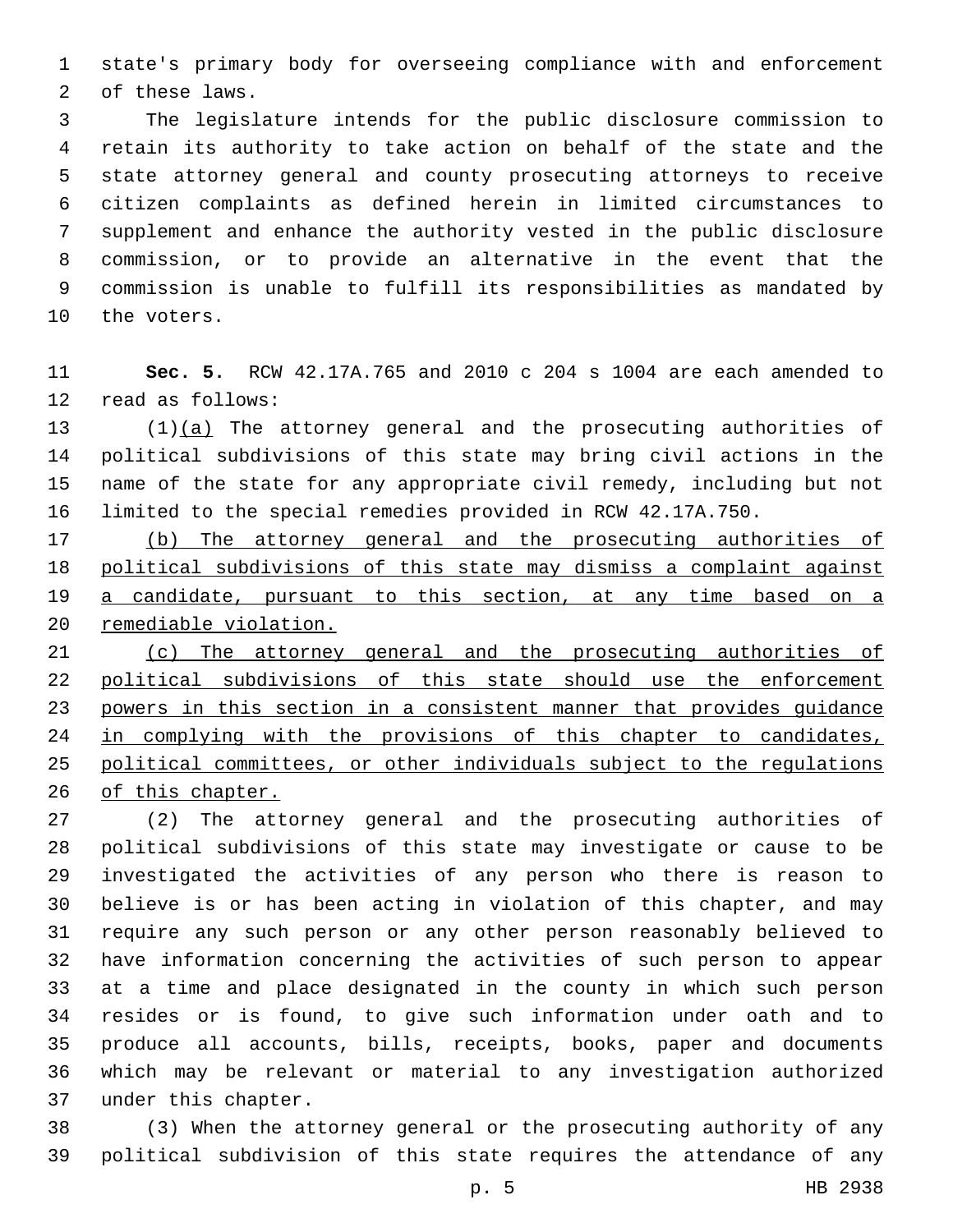person to obtain such information or produce the accounts, bills, receipts, books, papers, and documents that may be relevant or material to any investigation authorized under this chapter, he or she shall issue an order setting forth the time when and the place where attendance is required and shall cause the same to be delivered to or sent by registered mail to the person at least fourteen days before the date fixed for attendance. The order shall have the same force and effect as a subpoena, shall be effective statewide, and, upon application of the attorney general or the prosecuting authority, obedience to the order may be enforced by any superior court judge in the county where the person receiving it resides or is found, in the same manner as though the order were a subpoena. The court, after hearing, for good cause, and upon application of any person aggrieved by the order, shall have the right to alter, amend, revise, suspend, or postpone all or any part of its provisions. In any case where the order is not enforced by the court according to its terms, the reasons for the court's actions shall be clearly stated in writing, and the action shall be subject to review by the appellate courts by certiorari or other appropriate proceeding.

 (4) A person ((who has notified the attorney general and the prosecuting attorney in the county in which the violation occurred in writing that there is reason to believe that some provision of this chapter is being or has been violated)) may himself or herself bring in the name of the state any of the actions (hereinafter referred to 25 as a citizen's action) authorized under this chapter.  $((+a+))$  This 26 citizen action may be brought only if:

 (( $(\frac{1}{1})$ ) (a) The person first has filed a complaint with the commission, providing a reasonable basis to believe that a violation of this chapter has occurred, and the commission has not:

(i) Within sixty days of such filing:

 (A) Dismissed the complaint, addressed the complaint as a remediable violation, or otherwise resolved the matter as appropriate under the circumstances; or

(B) Initiated an investigation; or

 (ii) Reasonably taken timely action on the complaint in a manner consistent with its normal course of enforcement;

 (b) The person has met the criteria of (a) of this subsection and has notified the attorney general and the prosecuting attorney in the county in which the violation occurred in writing that there is reason to believe that some provision of this chapter is being or has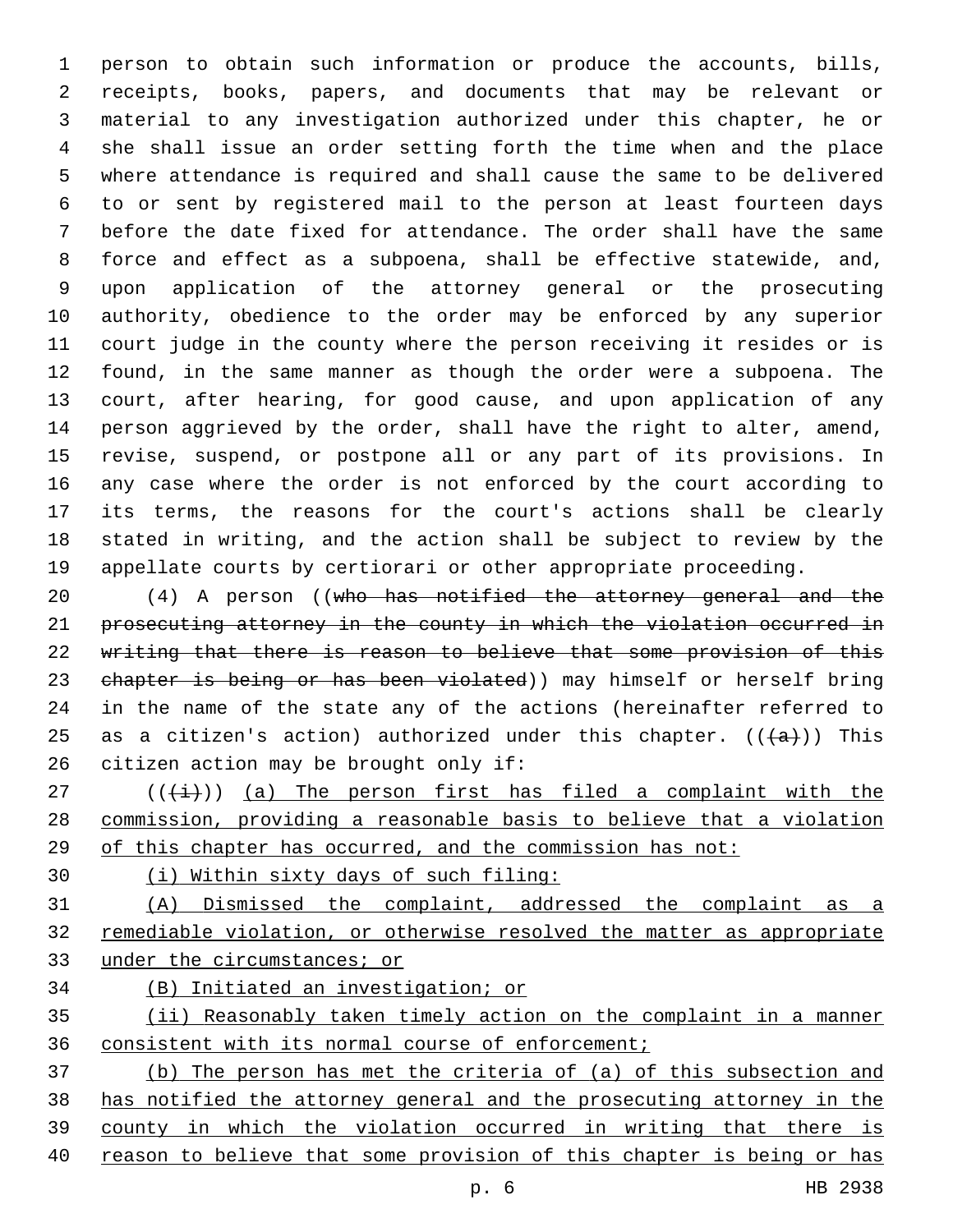1 been violated and that the commission has failed to act timely on the 2 complaint;

3 (c) The attorney general and the prosecuting attorney have 4 ((failed to commence an action hereunder)) not acted within ((forty-5 five)) sixty days after the notice in (b) of this subsection by 6 either:

7 (i) Commencing an action based on the notice; or

8 (ii) Not commencing an action based on a reasonable determination 9 that the complaint amounts to a remediable violation;

10 (( $(i+1)$ ) (d) The person has ((thereafter further notified)) 11 provided an additional written notice to the attorney general and 12 prosecuting attorney that the person will commence a citizen's action 13 within ten days upon their failure to do so( $(i \div)$ 

14 (iii)) and the attorney general and the prosecuting attorney 15 have in fact failed to bring such action within ten days of receipt 16 of said second notice; and

17  $((\overleftrightarrow{iv}))$  (e) The citizen's action is filed within two years after 18 the date when the alleged violation occurred.

 $((+b))$  (5) The citizen's action must be dismissed by the court 20 if, within fifteen days after the action is filed, the attorney general or prosecuting attorney reasonably determine that the complaint amounts to a remediable violation.

 (6) If the person who brings the citizen's action prevails, the judgment awarded shall escheat to the state, but he or she shall be 25 entitled to be reimbursed by the ((state of Washington)) defendant 26 for costs and reasonable attorneys' fees he or she has incurred. The 27 court must consider the severity of the violation in determining the 28 amount of costs and attorneys' fees to be paid. In the case of a citizen's action that is dismissed and that the court also finds was brought without reasonable cause, the court may order the person commencing the action to pay all costs of trial and reasonable attorneys' fees incurred by the defendant, which may be increased to an amount of no more than treble the defendant's costs of trial and reasonable attorneys' fees if it is determined that the action was 35 commenced for the purpose of harassment.

 $((+5+))$   $(7)(a)$  In any action brought under this section, the 37 court may award to the state all of its costs of investigation and trial, including reasonable attorneys' fees to be fixed by the court. If the violation is found to have been intentional, the amount of the judgment, which shall for this purpose include the state's costs, may

p. 7 HB 2938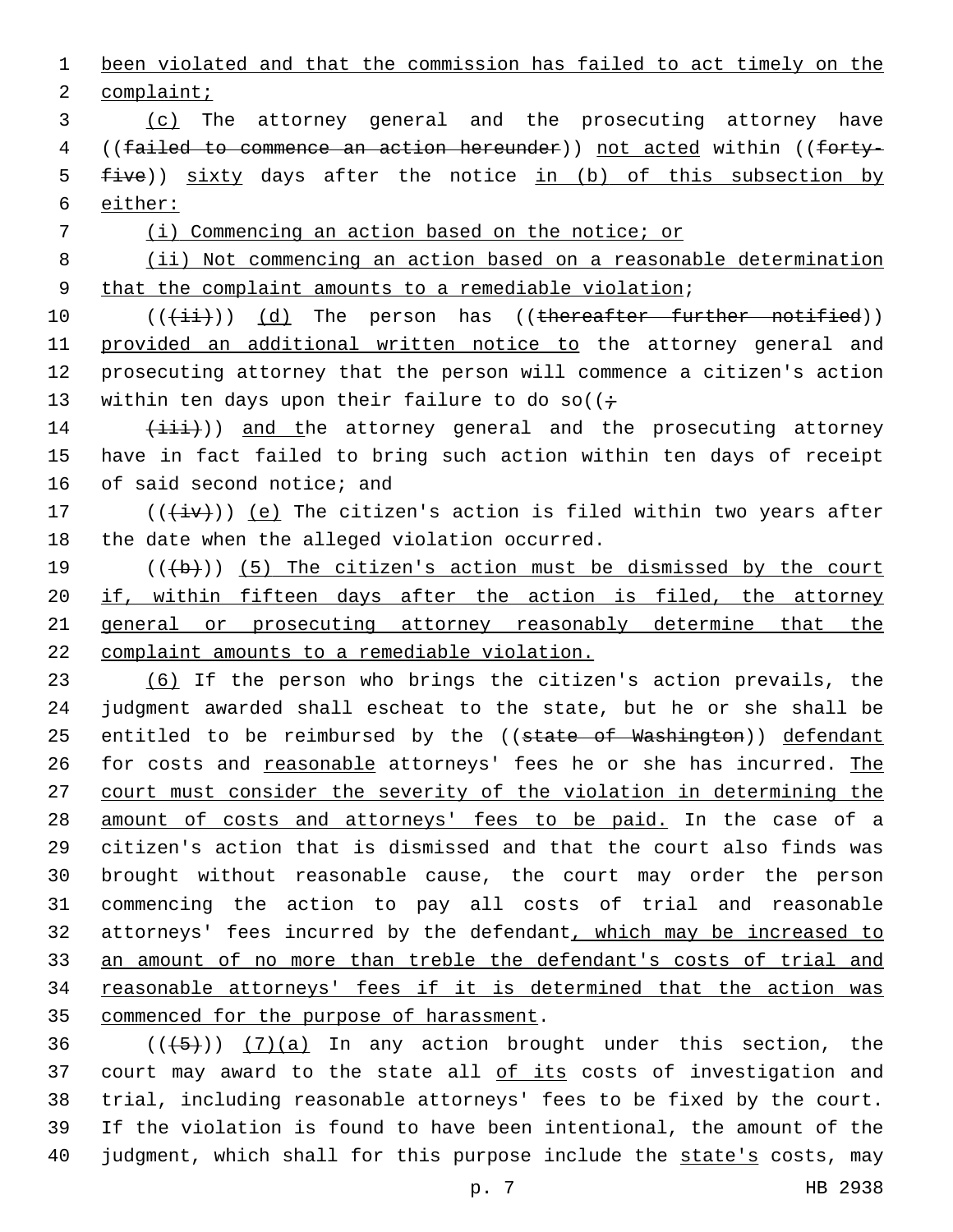be trebled as punitive damages. If damages or trebled damages are awarded in such an action brought against a lobbyist, the judgment may be awarded against the lobbyist, and the lobbyist's employer or employers joined as defendants, jointly, severally, or both.

 (b) If the defendant prevails, he or she shall be awarded all costs of trial, and may be awarded reasonable attorneys' fees to be 7 fixed by the court  $((t_0 + b_0)$  be paid by the state of Washington)).

 (c) The state may not recover any investigation costs in cases involving a fine of less than fifty thousand dollars, except for cases that involve an intentional violation.

 (8) Any civil action authorized in this section for monetary violations may be filed only if the alleged violation or violations 13 in the aggregate against the same person involve any contribution, expenditure, or other monetary amount of at least twenty-five thousand dollars. This threshold does not apply to nonmonetary violations, including but not limited to political advertising, lobbyist requirements, use of public facilities, and access to campaign records.

 (9) RCW 42.17A.110 shall apply to all citizen's actions notices 20 or court filings pending at the time of the effective date of this section.

 (10) For purposes of this section, "remediable violation" means any violation of this chapter that:

(a) Occurred outside of thirty days before any election and:

 (i) Involved expenditures totaling no more than the contribution limits set out under RCW 42.17A.405(2) or one thousand dollars if there is no statutory limit;

28 (ii) The person took corrective action within two business days when first notified of noncompliance by the commission or filed a required report within twenty-five days after the report was due to be filed where the commission did not provide notice; and

 (A) The same person substantially met the filing deadline for all other required reports within the immediately preceding twelve-month period; or

 (B) The noncompliance does not materially affect the public interest, beyond the harm to the policy of this chapter inherent in any violation;

- (b) Involved a candidate:
- (i) Who lost the election in question;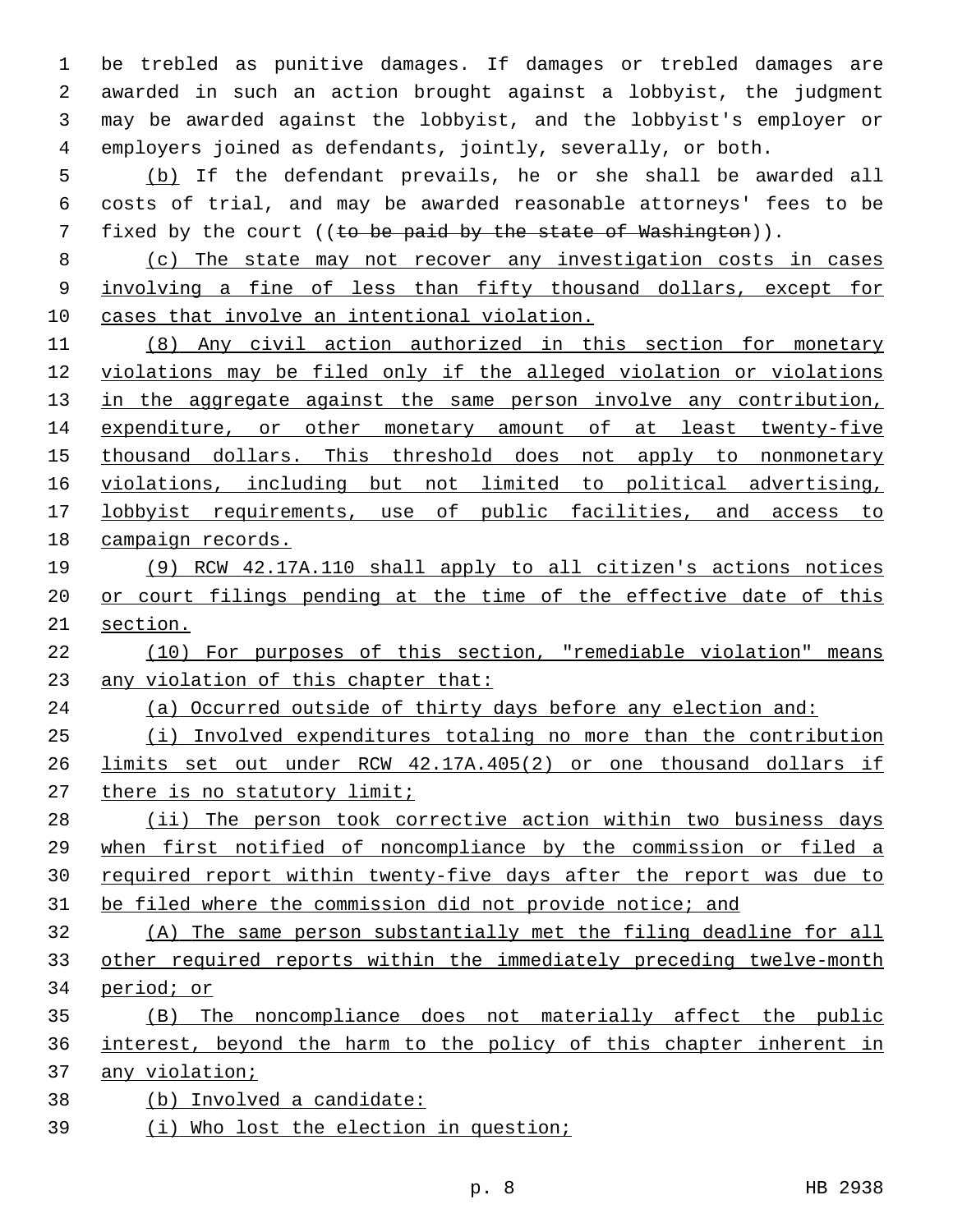(ii) Who did not receive contributions over two hundred thousand 2 dollars in aggregate during the campaign in question;

(iii) Whose political committee, if any, dissolved; and

 (iv) Who has entered into an agreement with the commission or its executive director to resolve the alleged violation; or

 (c) Where the amount of the alleged violation, or the fine for the alleged violation, would be less than the estimated investigation costs.

 (11) The commission may adopt a rule for purposes of clarifying the definition of "remediable violation" that incorporates the terms of the definition under subsection (10) of this section.

 NEW SECTION. **Sec. 6.** A new section is added to chapter 42.17A 13 RCW to read as follows:

 (1) Any person against whom an order has been issued and enforced by the commission or a court, pursuant to RCW 42.17A.765, within two years before the effective date of this section, may petition the commission or the court, respectively, to review the order and determine whether any order or penalty should be modified or vacated 19 based on the provisions of this act.

 (2) The commission or the court may reimburse any person who had been ordered to pay costs to the state in a citizen's action if 22 warranted by any modified or vacated order.

(3) This section expires July 1, 2023.

 NEW SECTION. **Sec. 7.** A new section is added to chapter 42.17A 25 RCW to read as follows:

 The public disclosure transparency account is created in the custody of the state treasurer. All receipts from penalties collected pursuant to enforcement actions under this chapter must be deposited into the account, and shall be appropriated by the legislature for purposes consistent with the implementation and administration of duties under this chapter and may not be used to supplant general 32 fund appropriations to the commission.

 NEW SECTION. **Sec. 8.** A new section is added to chapter 43.09 34 RCW to read as follows:

 (1) To help assess the effectiveness of state campaign finance reporting requirements in providing transparency of campaign financing in state elections, the state auditor must enter into an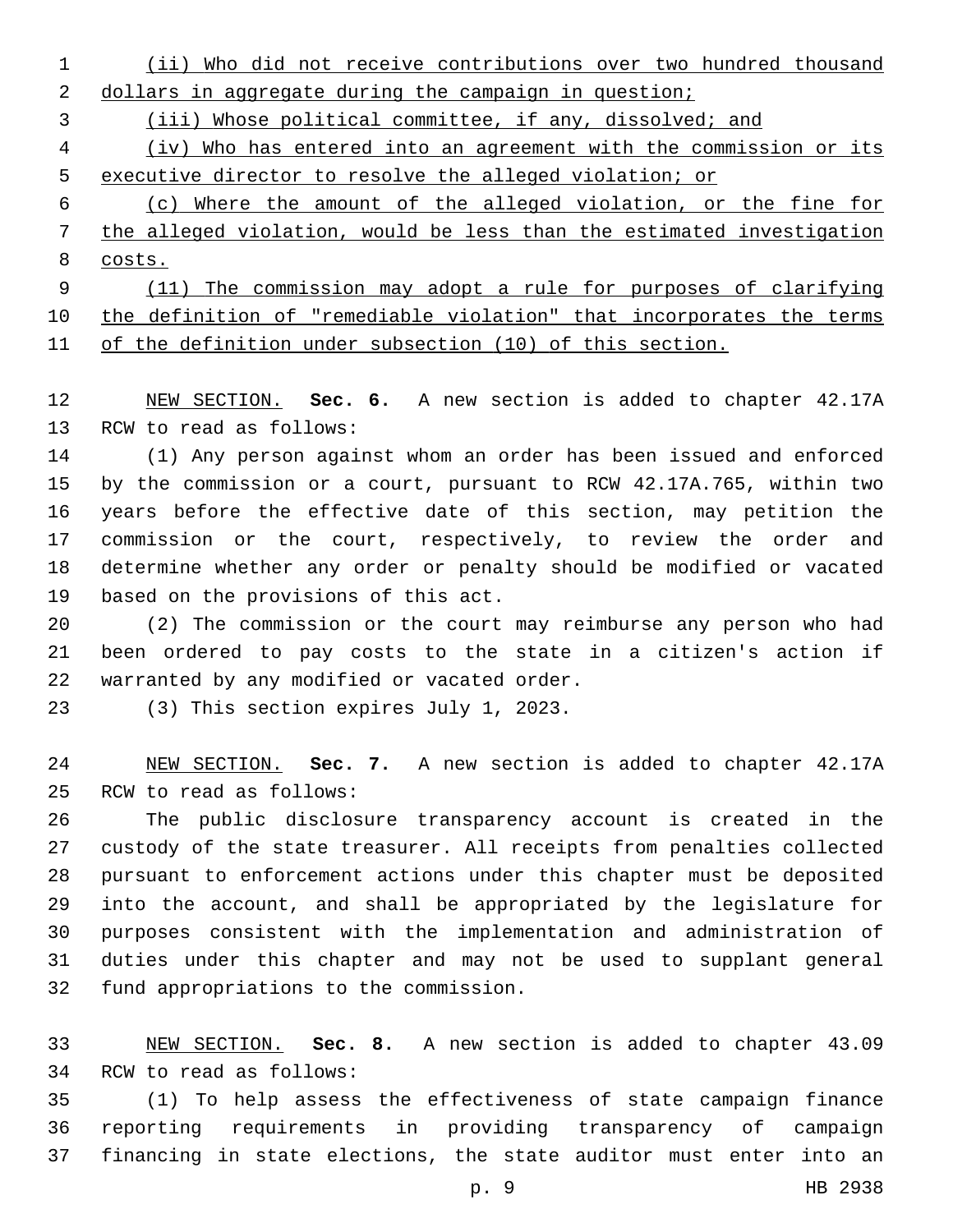interagency agreement with the public disclosure commission to conduct, at no cost to the commission, certain audits each biennium of political committees' performance in complying with those requirements. The audits must examine the performance of reporting practices of a sample of political committees or candidate campaigns that raise more than one hundred thousand dollars within a single election cycle for compliance with chapter 42.17A RCW.

 (2) The public disclosure commission must develop a process for selecting from those political committees that exceed the one hundred thousand dollar threshold so that the selection is conducted in a manner that ensures fairness and impartiality. Each audit must include the political committees on both sides of an election campaign and the commission may prioritize campaigns where, as compared to other committees in an election cycle, either or both 15 committees have the most:

16 (a) Contributions in the aggregate;

17 (b) Donors; or

18 (c) Out-of-state contributions.

 (3) The interagency agreement must include a reasonable schedule for the audits authorized in subsection (1) of this section, based 21 on:

22 (a) Year;

23 (b) Workload of each agency;

24 (c) Funding considerations;

(d) The manner in which the audits are to be conducted; and

 (e) A procedure to ensure any violations that are found in an 27 audit are immediately referred to the commission.

 (4) The state auditor must conduct the audits immediately upon receiving the selected political committees from the public disclosure commission. The state auditor must report its findings to the commission. In addition, the state auditor and the commission must report the findings to the relevant standing committees of the 33 legislature.

 **Sec. 9.** RCW 42.17A.235 and 2015 c 54 s 1 are each amended to 35 read as follows:

 (1) In addition to the information required under RCW 42.17A.205 37 and  $42.17A.210$ , ((on the day the treasurer is designated,)) each 38 candidate or political committee must file with the commission  $((a))$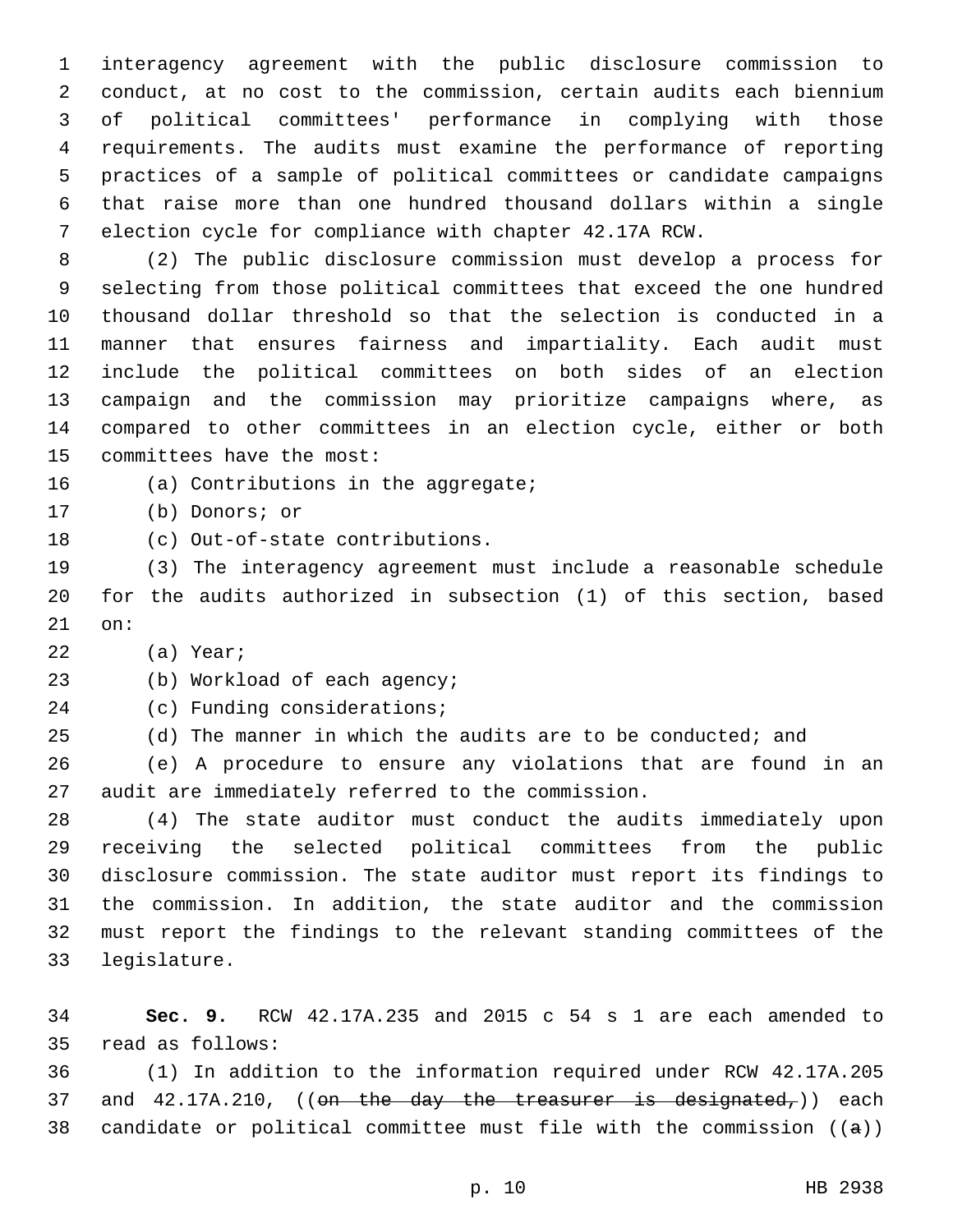1 an initial report of all contributions received and expenditures made prior to that date, if any, on the next reporting date.

 (2) Each treasurer shall file with the commission a report 4 containing the information required by RCW 42.17A.240 ((at the following intervals:

  $(a+)$ ) on the twenty-first day and the seventh day immediately 7 preceding the date on which the election is held( $(i+$ 

8 (b) On the tenth day of the first month after the election; and

 $(e+))$  and on the ((tenth)) fifth day of each month in which no other reports are required to be filed under this section only if the committee has received a contribution or made an expenditure in the preceding calendar month and either the total contributions received or total expenditures made since the last such report exceed two 14 hundred dollars.

15 ((The report filed twenty-one days before the election shall 16 report all contributions received and expenditures made as of the end 17 of one business day before the date of the report.)) The report filed seven days before the election shall report all contributions received and expenditures made as of the end of one business day 20 before the date of the report. Reports filed on the ((tenth)) fifth day of the month shall report all contributions received and expenditures made from the closing date of the last report filed through the last day of the month preceding the date of the current 24 report.

 (3) For the period beginning the first day of the fourth month preceding the date of the special election, or for the period beginning the first day of the fifth month before the date of the general election, and ending on the date of that special or general election, each Monday the treasurer shall file with the commission a report of each bank deposit made during the previous seven calendar days. The report shall contain the name of each person contributing the funds and the amount contributed by each person. However, persons who contribute no more than twenty-five dollars in the aggregate are not required to be identified in the report. A copy of the report shall be retained by the treasurer for his or her records. In the event of deposits made by a deputy treasurer, the copy shall be forwarded to the treasurer for his or her records. Each report shall be certified as correct by the treasurer or deputy treasurer making 39 the deposit.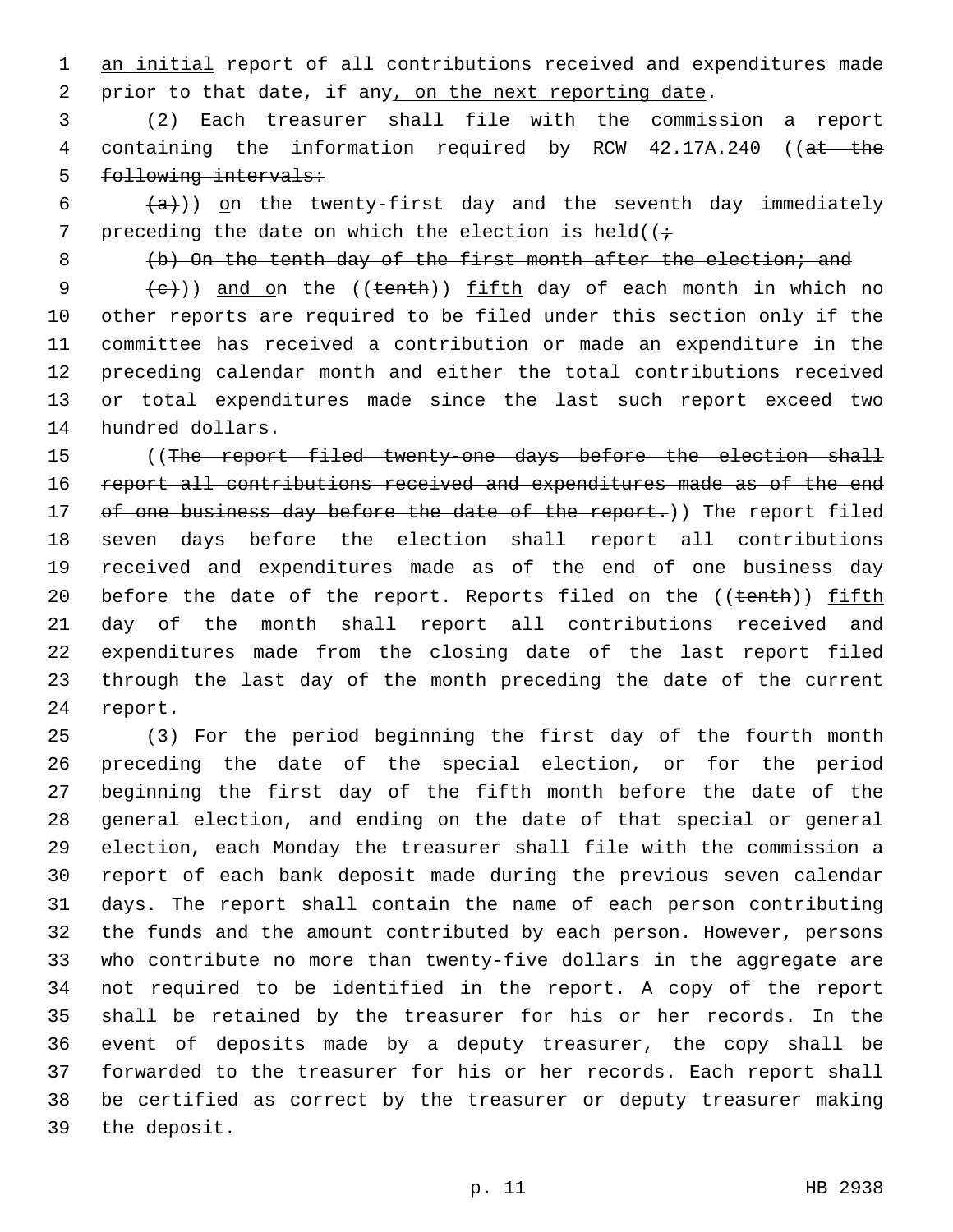(4)(a) The treasurer or candidate shall maintain books of account accurately reflecting all contributions and expenditures on a current basis within five business days of receipt or expenditure. During the eight days immediately preceding the date of the election the books of account shall be kept current within one business day. As specified in the committee's statement of organization filed under RCW 42.17A.205, the books of account must be open for public inspection by appointment at the designated place for inspections between 8:00 a.m. and 8:00 p.m. on any day from the eighth day immediately before the election through the day immediately before the election, other than Saturday, Sunday, or a legal holiday. It is a violation of this chapter for a candidate or political committee to refuse to allow and keep an appointment for an inspection to be conducted during these authorized times and days. The appointment must be allowed at an authorized time and day for such inspections that is within twenty-four hours of the time and day that is 17 requested for the inspection.

 (b) At the time of making the appointment, a person wishing to inspect the books of account must provide the treasurer the name and telephone number of the person wishing to inspect the books of account. The person inspecting the books of account must show photo 22 identification before the inspection begins.

 (c) A treasurer may refuse to show the books of account to any person who does not make an appointment or provide the required identification.25

26 (d) The commission may issue rules to modify the requirements set forth in this section in consideration of other technological resources and best practices.

 (5) Copies of all reports filed pursuant to this section shall be readily available for public inspection by appointment, pursuant to subsection (4) of this section, at the principal headquarters or, if there is no headquarters, at the address of the treasurer or such other place as may be authorized by the commission.

 (6) The treasurer or candidate shall preserve books of account, bills, receipts, and all other financial records of the campaign or political committee for not less than five calendar years following 37 the year during which the transaction occurred.

 (7) All reports filed pursuant to subsection (1) or (2) of this section shall be certified as correct by the candidate and the 40 treasurer.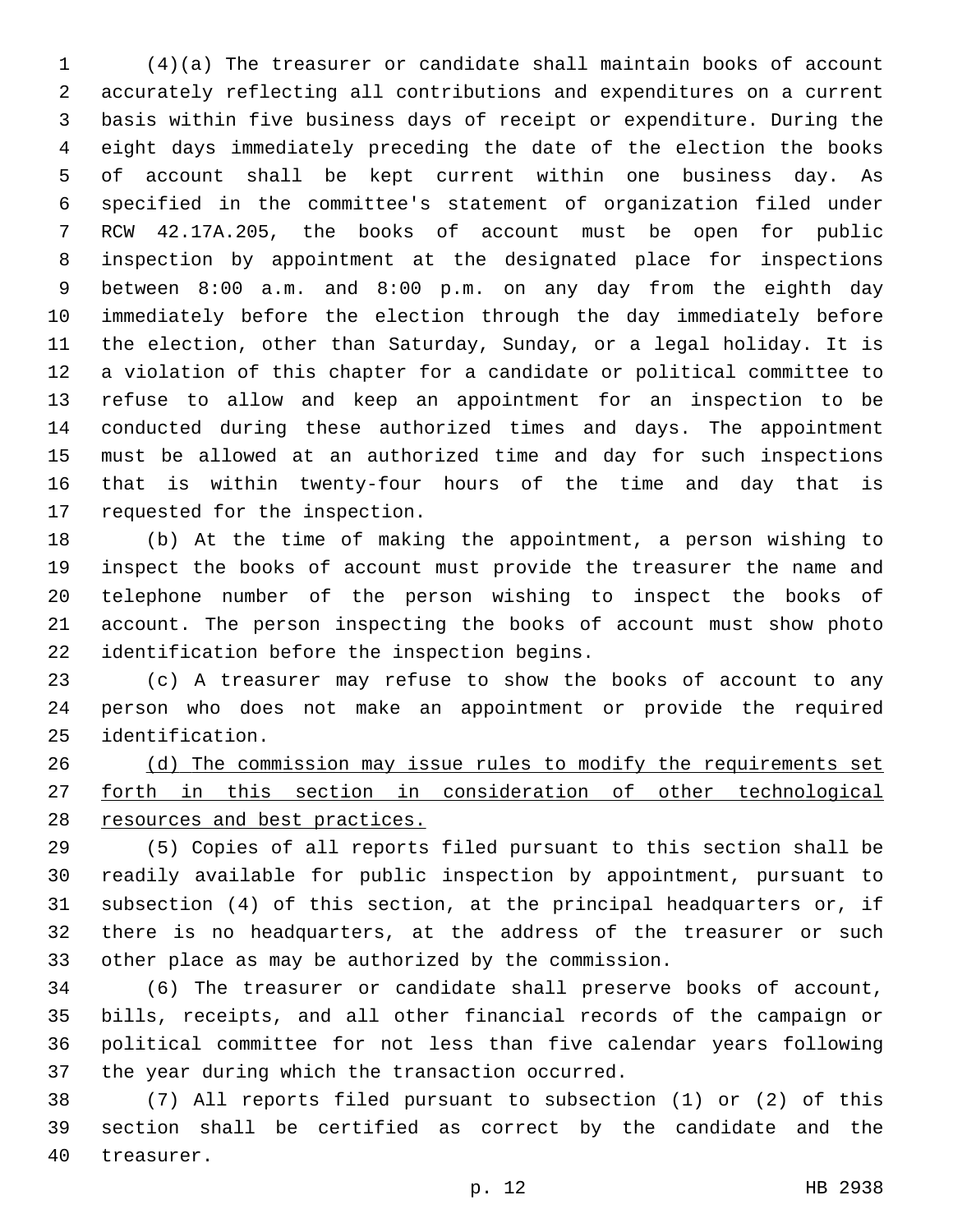(8) When there is no outstanding debt or obligation, the campaign fund is closed, and the campaign is concluded in all respects or in the case of a political committee, the committee has ceased to function and has dissolved, the treasurer shall file a final report. Upon submitting a final report, the duties of the treasurer shall cease and there is no obligation to make any further reports. All penalties assessed by the commission or by court order must be paid before the committee is dissolved and the treasurer's responsibilities end.

 **Sec. 10.** RCW 42.17A.255 and 2011 c 60 s 24 are each amended to 11 read as follows:

 (1) For the purposes of this section the term "independent expenditure" means any expenditure that is made in support of or in opposition to any candidate or ballot proposition and is not otherwise required to be reported pursuant to RCW 42.17A.220, 42.17A.235, and 42.17A.240. "Independent expenditure" does not include: An internal political communication primarily limited to the contributors to a political party organization or political action committee, or the officers, management staff, and stockholders of a corporation or similar enterprise, or the members of a labor organization or other membership organization; or the rendering of personal services of the sort commonly performed by volunteer campaign workers, or incidental expenses personally incurred by volunteer campaign workers not in excess of fifty dollars personally paid for by the worker. "Volunteer services," for the purposes of this section, means services or labor for which the individual is not 27 compensated by any person.

 (2) Within five days after the date of making an independent expenditure that by itself or when added to all other such independent expenditures made during the same election campaign by the same person equals one hundred dollars or more, or within five days after the date of making an independent expenditure for which no reasonable estimate of monetary value is practicable, whichever occurs first, the person who made the independent expenditure shall file with the commission an initial report of all independent expenditures made during the campaign prior to and including such 37 date.

38 (3) ((At the following intervals)) Each person who is required to file an initial report pursuant to subsection (2) of this section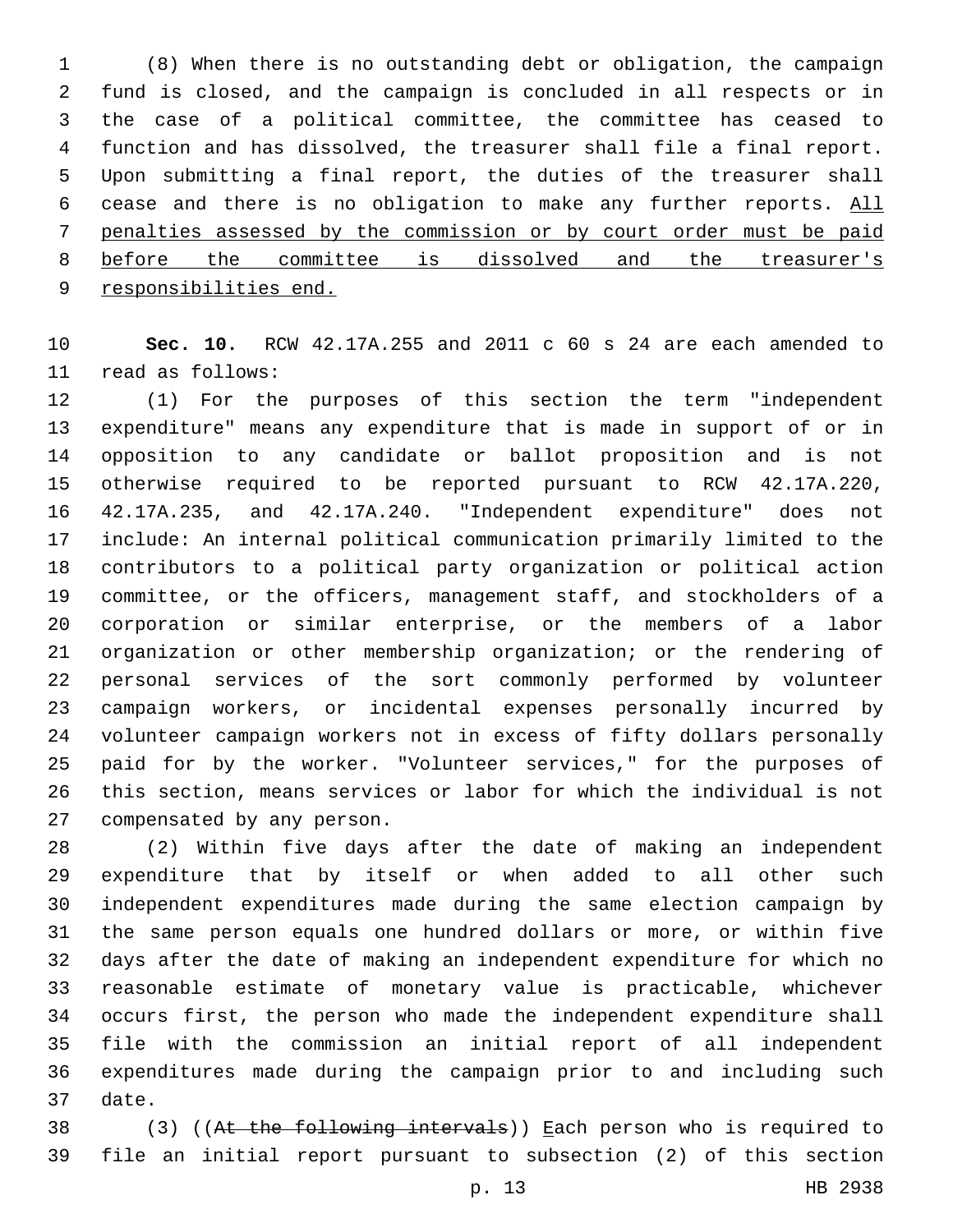shall file with the commission a further report of the independent 2 expenditures made since the date of the last report( $($ :

 $(a+1)$ ) on the ((twenty-first day and the)) seventh day preceding 4 the date on which the election is held( $\left(i\right)$  and

(b) On the tenth day of the first month after the election; and

 (c) On the tenth day of each month in which no other reports are required to be filed pursuant to this section. However, the further reports required by this subsection (3) shall only be filed if the reporting person has made an independent expenditure since the date 10 of the last previous report filed.

11 The report filed pursuant to paragraph (a) of this subsection (3) shall be the final report, and upon submitting such final report the duties of the reporting person shall cease, and there shall be no 14 obligation to make any further reports)). A person required to file an initial report who makes additional independent expenditures in 16 the same election campaign shall, on the fifth day of each month, 17 file with the commission a further report of independent expenditures. Reports filed on the fifth day of the month shall 19 report independent expenditures made from the closing date of the last report filed through the last day of the month preceding the 21 date of the current report.

 (4) All reports filed pursuant to this section shall be certified 23 as correct by the reporting person.

 (5) Each report required by subsections (2) and (3) of this section shall disclose for the period beginning at the end of the period for the last previous report filed or, in the case of an initial report, beginning at the time of the first independent expenditure, and ending not more than one business day before the date the report is due:

(a) The name and address of the person filing the report;

 (b) The name and address of each person to whom an independent expenditure was made in the aggregate amount of more than fifty dollars, and the amount, date, and purpose of each such expenditure. An email address constitutes the official address for purposes of all communications from the commission. The person filing the report must provide any new email address to the commission within thirty days, 37 if his or her address has changed after filing the report. If no reasonable estimate of the monetary value of a particular independent expenditure is practicable, it is sufficient to report instead a precise description of services, property, or rights furnished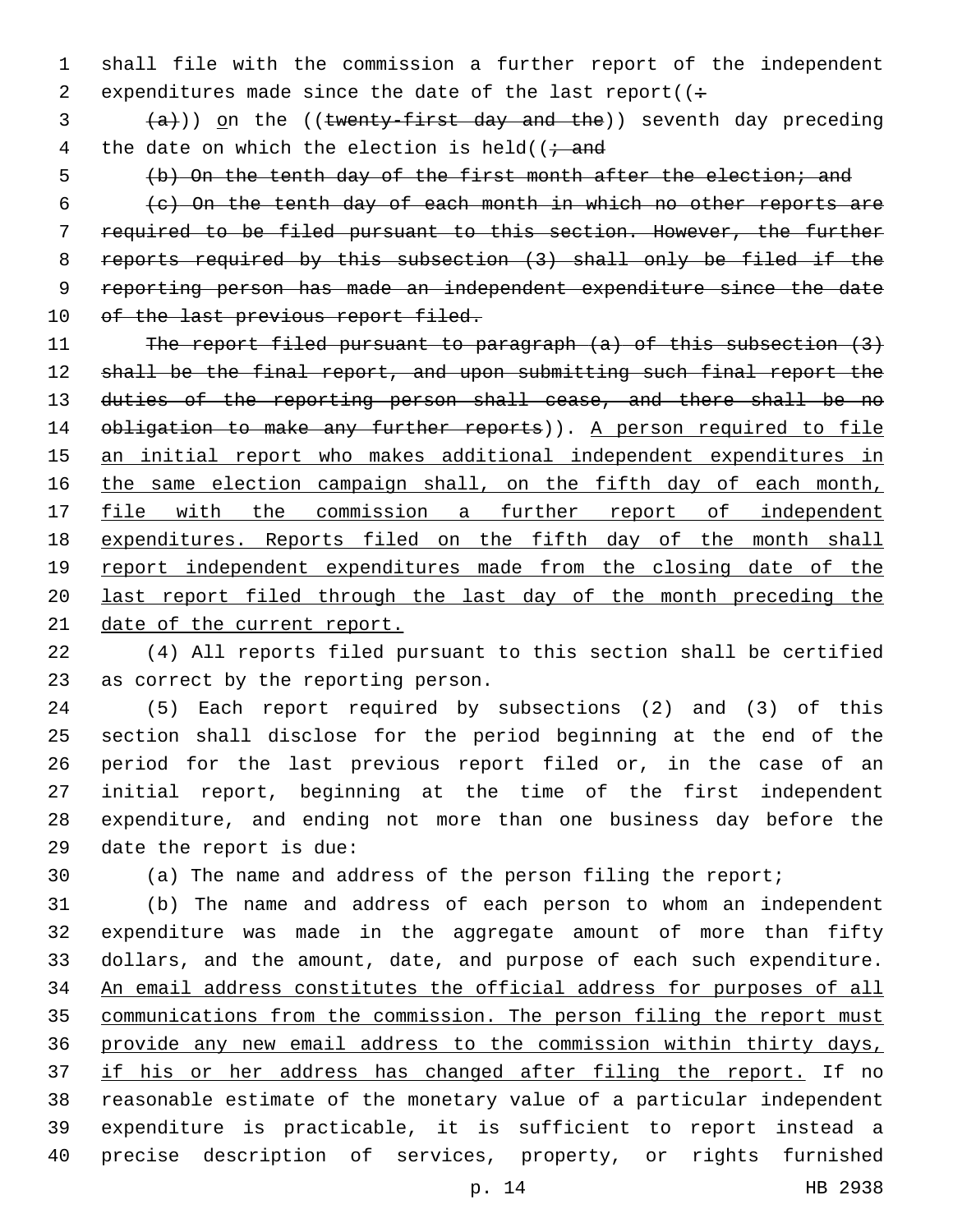through the expenditure and where appropriate to attach a copy of the 2 item produced or distributed by the expenditure;

 (c) The total sum of all independent expenditures made during the 4 campaign to date; and

 (d) Such other information as shall be required by the commission by rule in conformance with the policies and purposes of this 7 chapter.

 **Sec. 11.** RCW 42.17A.240 and 2010 c 204 s 409 are each amended to 9 read as follows:

 Each report required under RCW 42.17A.235 (1) and (2) must be certified as correct by the treasurer and the candidate and shall 12 disclose the following:

(1) The funds on hand at the beginning of the period;

 (2) The name and address of each person who has made one or more contributions during the period, together with the money value and date of each contribution and the aggregate value of all contributions received from each person during the campaign, or in the case of a continuing political committee, the current calendar 19 year, with the following exceptions:

 (a) Pledges in the aggregate of less than one hundred dollars 21 from any one person need not be reported;

 (b) Income that results from a fund-raising activity conducted in accordance with RCW 42.17A.230 may be reported as one lump sum, with the exception of that portion received from persons whose names and addresses are required to be included in the report required by RCW 42.17A.230;26

 (c) Contributions of no more than twenty-five dollars in the aggregate from any one person during the election campaign may be reported as one lump sum if the treasurer maintains a separate and private list of the name, address, and amount of each such 31 contributor; and

 (d) The money value of contributions of postage shall be the face 33 value of the postage;

 (3) Each loan, promissory note, or security instrument to be used by or for the benefit of the candidate or political committee made by any person, including the names and addresses of the lender and each person liable directly, indirectly or contingently and the date and amount of each such loan, promissory note, or security instrument;

(4) All other contributions not otherwise listed or exempted;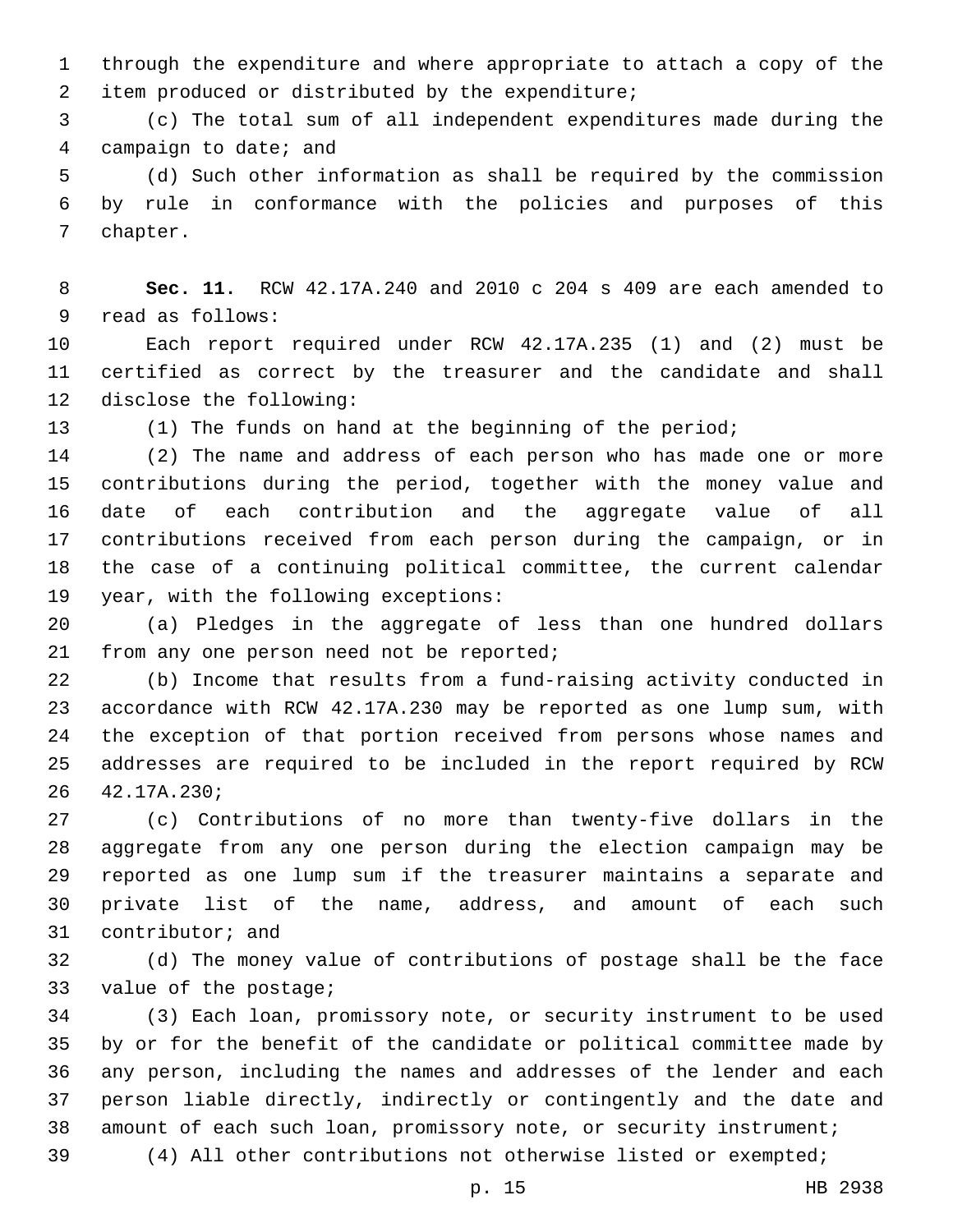(5) The name and address of each candidate or political committee to which any transfer of funds was made, including the amounts and 3 dates of the transfers;

 (6) The name and address of each person to whom an expenditure was made in the aggregate amount of more than fifty dollars during the period covered by this report, the amount, date, and purpose of each expenditure, and the total sum of all expenditures;

 (7) The name and address of each person directly compensated for soliciting or procuring signatures on an initiative or referendum petition, the amount of the compensation to each person, and the total expenditures made for this purpose. Such expenditures shall be reported under this subsection in addition to what is required to be 13 reported under subsection (6) of this section;

 (8) The name and address of any person and the amount owed for any debt, obligation, note, unpaid loan, or other liability in the 16 amount of more than  $(\text{two})$ ) five hundred  $(\text{fifty})$ ) dollars  $(\text{or in}$ 17 the amount of more than fifty dollars that has been outstanding for 18 over thirty days)). The recurring expenditures that are not late or outstanding do not need to be reported under this subsection;

(9) The surplus or deficit of contributions over expenditures;

 (10) The disposition made in accordance with RCW 42.17A.430 of 22 any surplus funds; and

 (11) Any other information required by the commission by rule in conformance with the policies and purposes of this chapter.

 **Sec. 12.** RCW 42.17A.450 and 1993 c 2 s 5 are each amended to 26 read as follows:

27 (1) Contributions by ((a husband and wife)) spouses are 28 considered separate contributions.

 (2) Contributions by unemancipated children under eighteen years of age are considered contributions by their parents and are attributed proportionately to each parent. Fifty percent of the contributions are attributed to each parent or, in the case of a single custodial parent, the total amount is attributed to the 34 parent.

 NEW SECTION. **Sec. 13.** The sum of five hundred thousand dollars is appropriated for the fiscal year ending June 30, 2018, from the